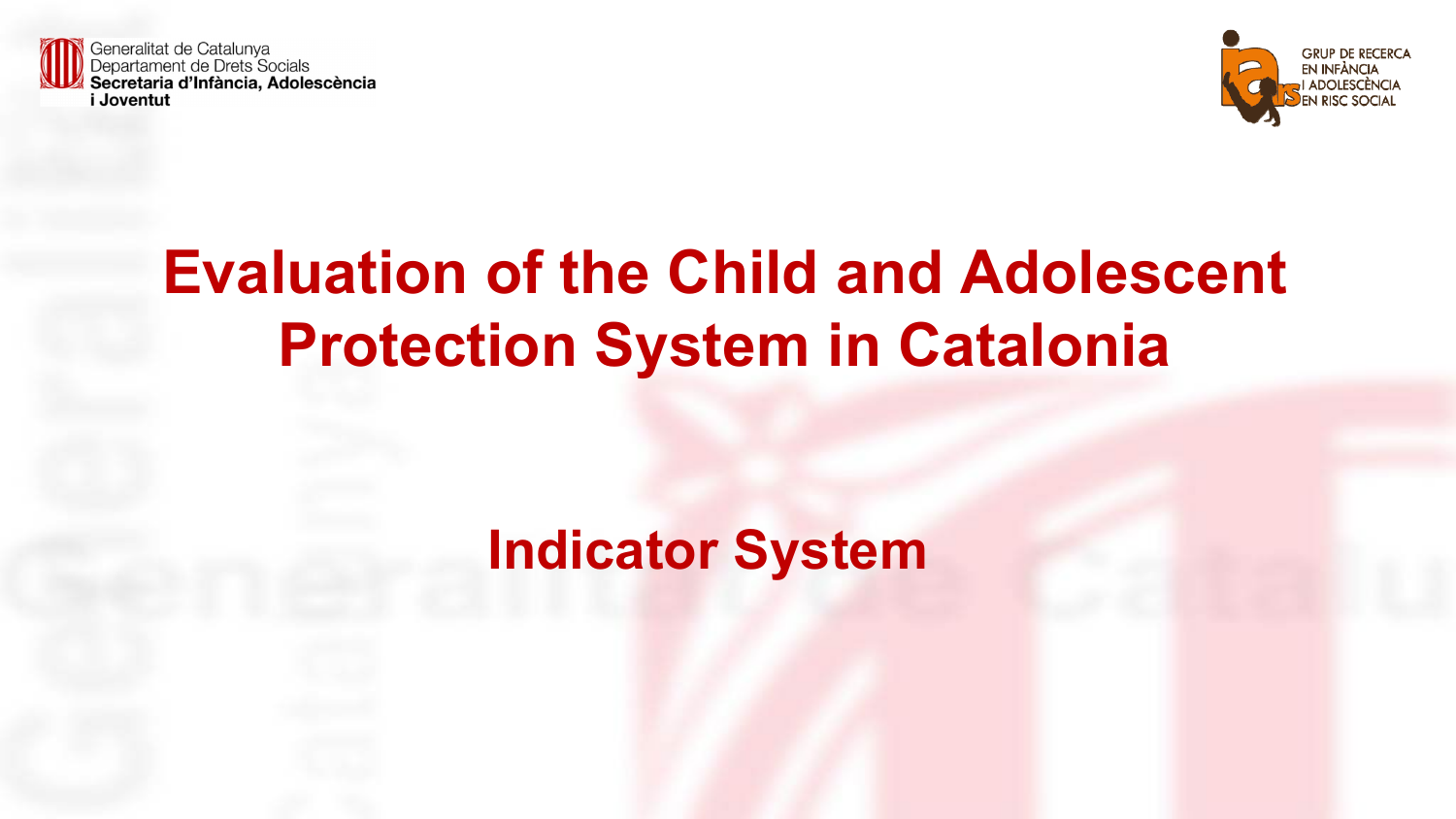### **Project aims**

## **Assess the situation of children and adolescents under the care of the Protection System**

**Learn about the protection and care of children and adolescents under guardianship provided by the System**

**Orientate the planning and management decisions in the protection field** 

**Improve the protection and care of children and adolescents under guardianship**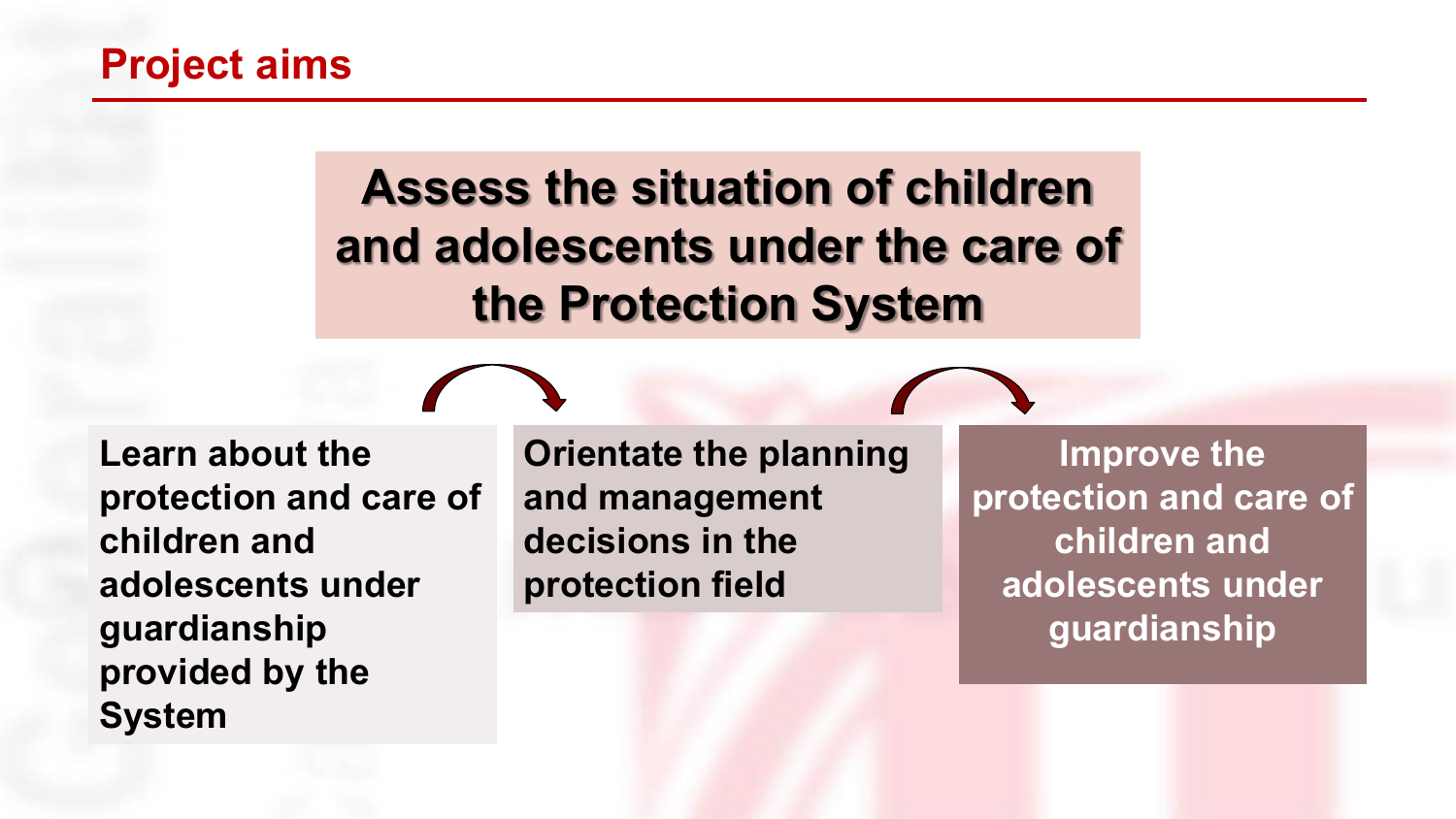## **Indicator System design process**

Sources of information Instrument design Data processing

### **Instruments**

Systems in other countries (USA, UK, etc) Bibliography and Research in this field

#### **Revision**

**2018**

## **1st design**

Technicians from DGAIA and ICAA Investigators from the IARS group

**Validation**

Collecting data

 $\bullet$ 

Reporting the process

**Pilot**

Political managers Administration Technicians **Entities** Young people formerly in guardianship Research groups in Catalonia

 $\bullet$ 

Piloting the instruments **2021**

**Indicator System Protection System Evaluation**

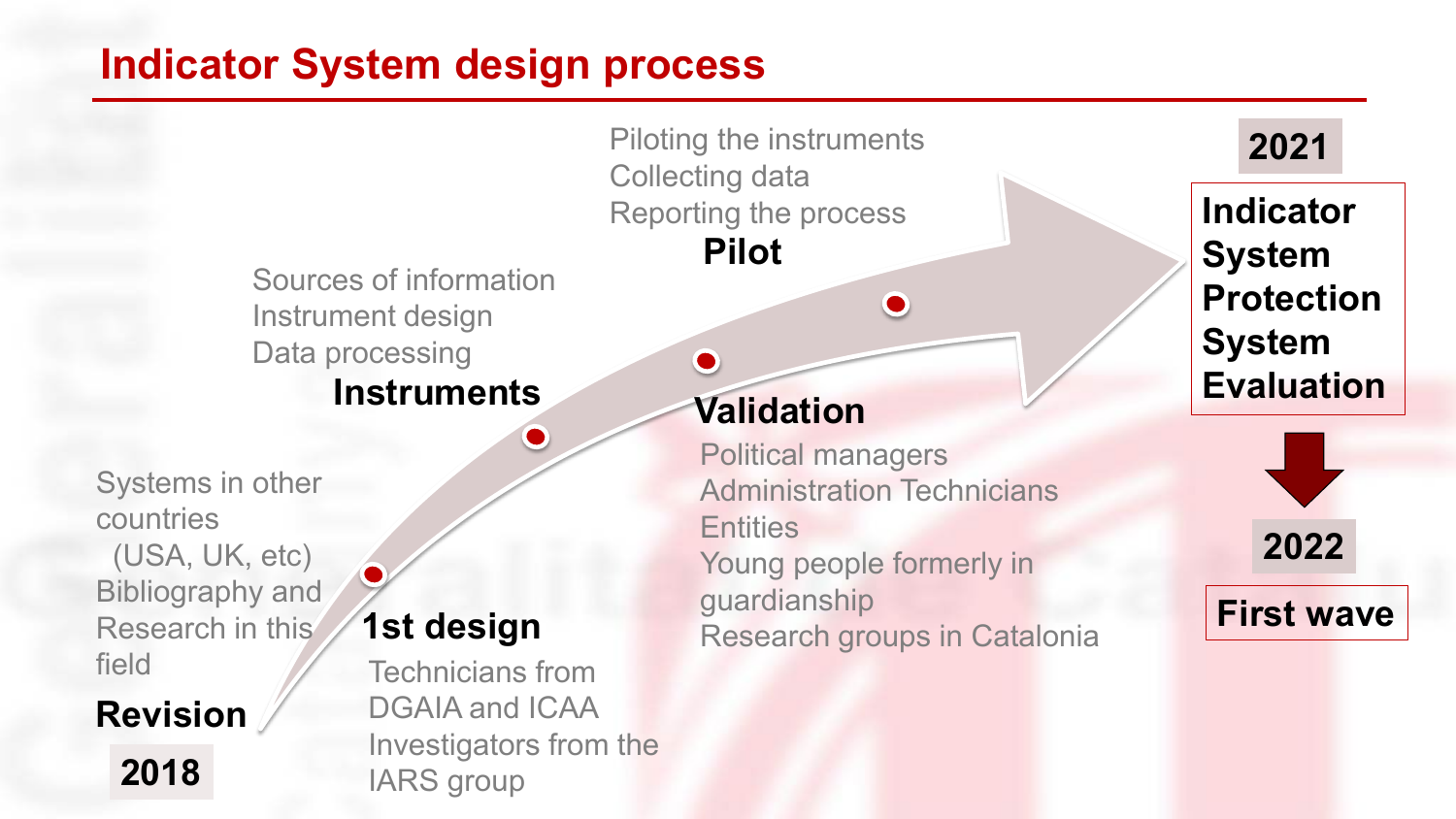### **Sources and methods of information collection**

**Children and teenagers in guardianship for a year or more**

**Professional mentors of the children and adolescents**

**Administration, Sínia and other information systems**

**21 year-olds formerly in guardianship**



## **Variable indicators**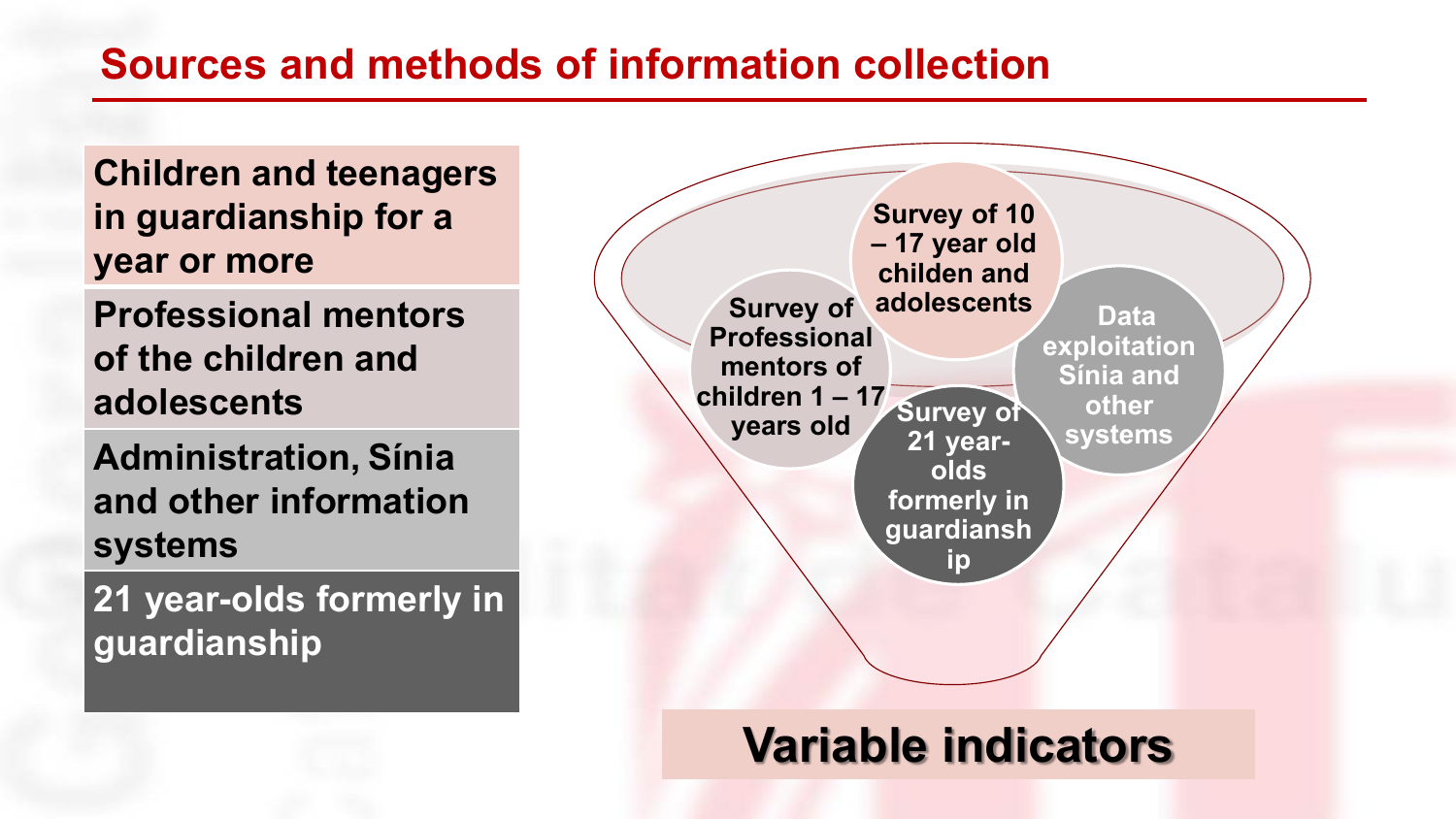#### **Global evaluation of children and adolescents in guardianship**



**Four cyclical waves to assess the situation of all the children and adolescents in guardianship**

**Statistically designed to be evenly distributed at all levels**

**A sufficient sample of children and adolescents in each wave to guarantee a margin of error of under 5%**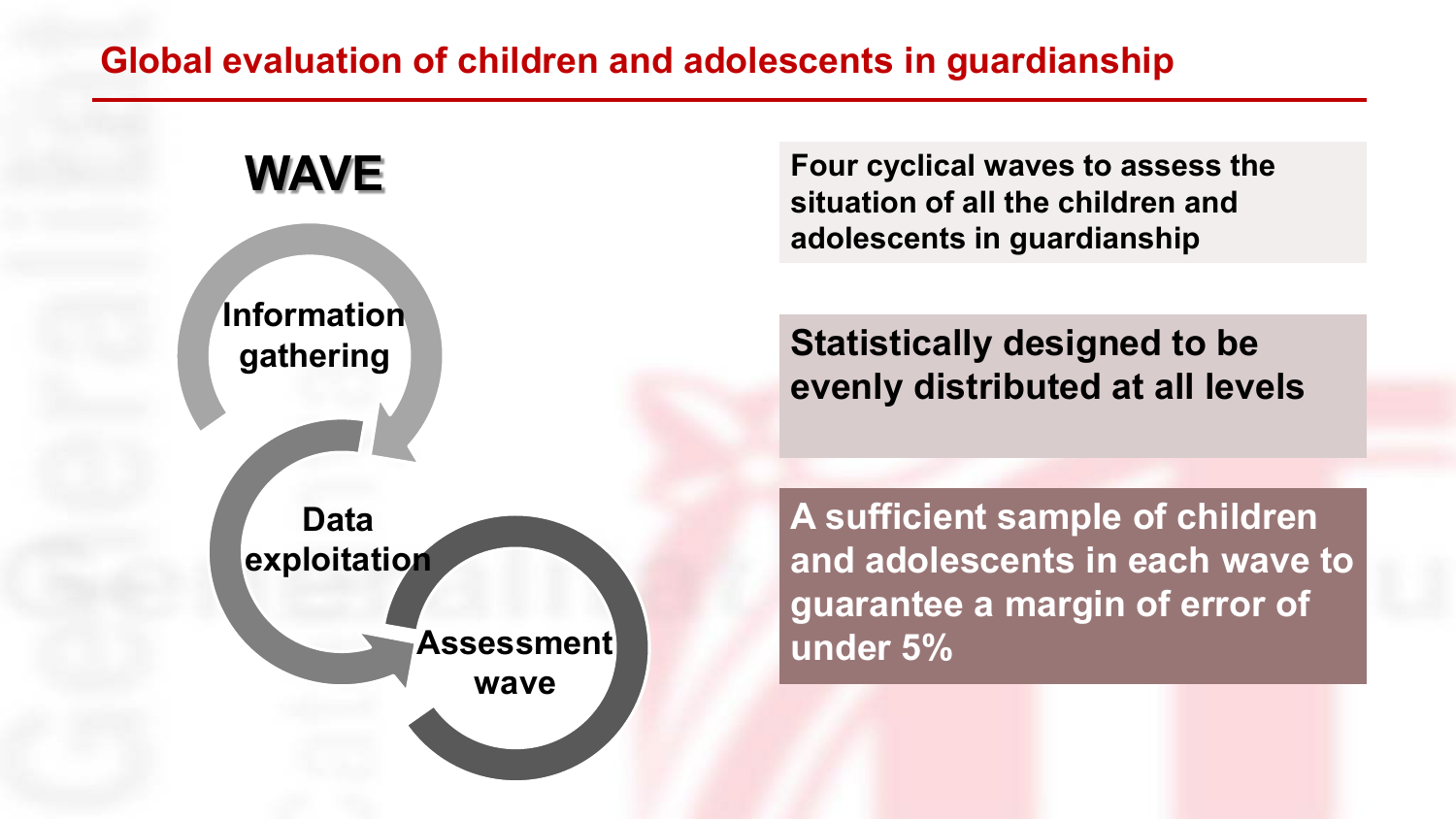## **Variable indicators grouped by scope and basic objectives under Law 14/2010**

| Scope                       | <b>Objectives</b> | <b>Indicators</b> |
|-----------------------------|-------------------|-------------------|
| <b>Safety</b>               | $\overline{2}$    | 6(7)              |
| <b>Stability</b>            | 3                 | 13(24)            |
| <b>Health</b>               | 3                 | 15(22)            |
| <b>Education</b>            | $\overline{2}$    | 6(7)              |
| <b>Development</b>          | 3                 | 10(13)            |
| <b>Participation</b>        | 3                 | 5(9)              |
| <b>Personal Autonomy</b>    | $\overline{2}$    | 3(7)              |
| <b>Subjective Wellbeing</b> |                   | 13(13)            |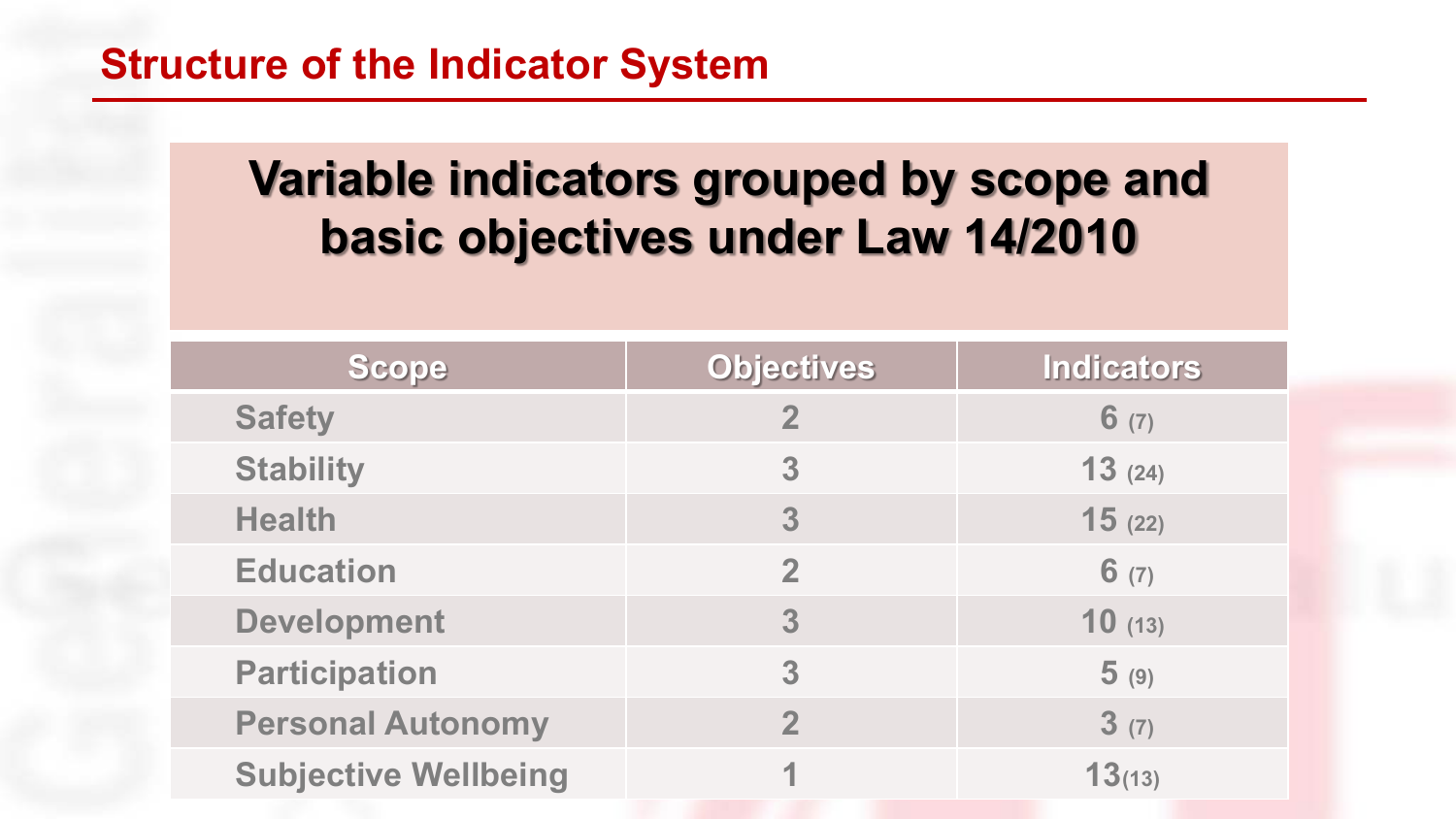